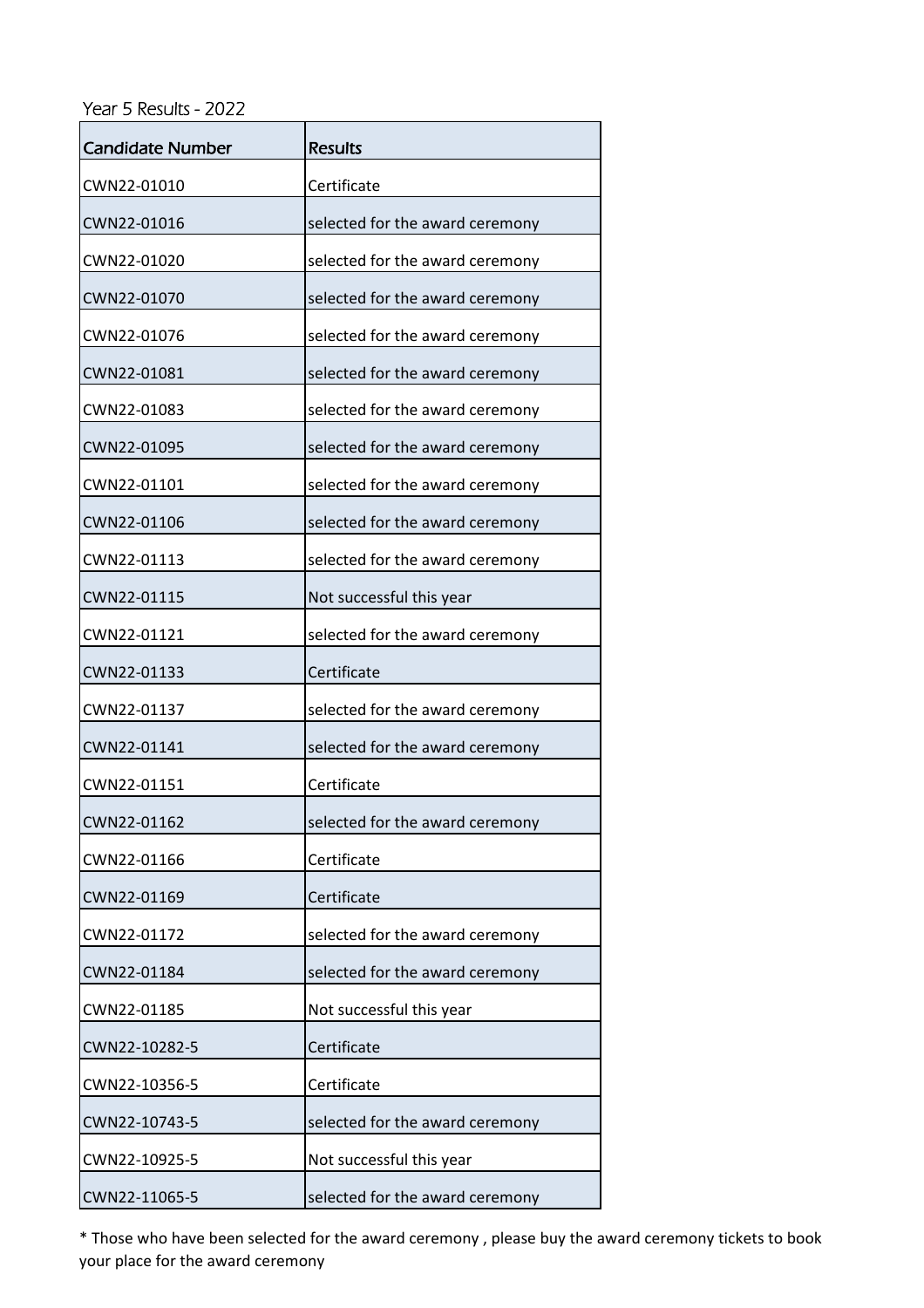| <b>Candidate Number</b> | <b>Results</b>                  |
|-------------------------|---------------------------------|
| CWN22-1110              | Certificate                     |
| CWN22-11772-5           | Not successful this year        |
| CWN22-13408-5           | selected for the award ceremony |
| CWN22-13919-5           | selected for the award ceremony |
| CWN22-14074-5           | selected for the award ceremony |
| CWN22-14107-5           | Not successful this year        |
| CWN22-14567-5           | Certificate                     |
| CWN22-15057-5           | selected for the award ceremony |
| CWN22-15213-5           | Certificate                     |
| CWN22-15220-5           | Not successful this year        |
| CWN22-15343-5           | Not successful this year        |
| CWN22-16026-5           | Certificate                     |
| CWN22-16104-5           | Certificate                     |
| CWN22-16235-5           | selected for the award ceremony |
| CWN22-16823-5           | Certificate                     |
| CWN22-16852-5           | selected for the award ceremony |
| CWN22-16921-5           | selected for the award ceremony |
| CWN22-17675-5           | Certificate                     |
| CWN22-17829-5           | selected for the award ceremony |
| CWN22-18306-5           | Certificate                     |
| CWN22-18379-5           | selected for the award ceremony |
| CWN22-18854-5           | Not successful this year        |
| CWN22-19102-5           | Certificate                     |
| CWN22-19296-5           | selected for the award ceremony |
| CWN22-19451-5           | Not successful this year        |
| CWN22-19461-5           | Certificate                     |
| CWN22-20472-5           | Certificate                     |
| CWN22-20742-5           | Not successful this year        |
| CWN22-20888-5           | Not successful this year        |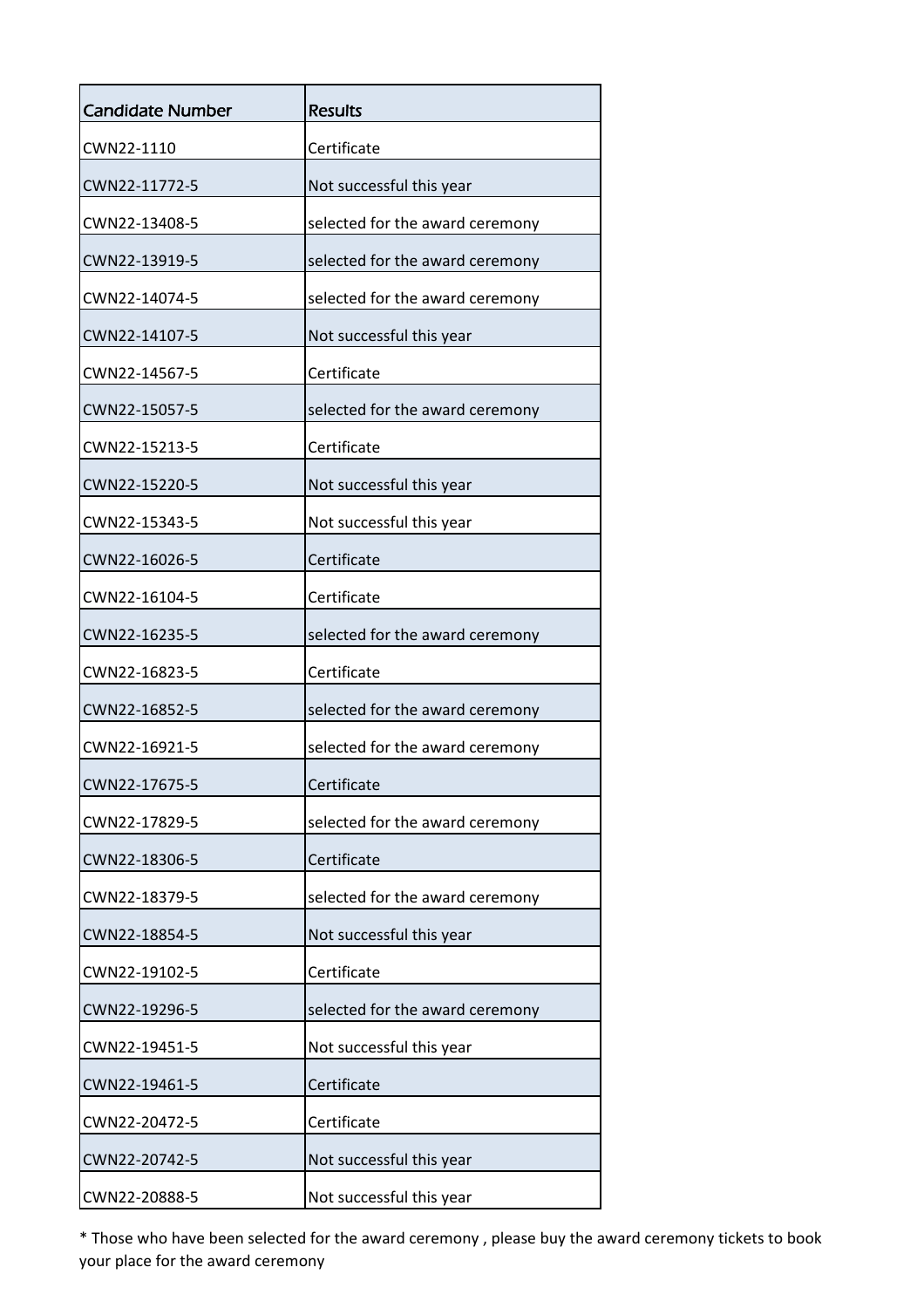| <b>Candidate Number</b> | <b>Results</b>                  |
|-------------------------|---------------------------------|
| CWN22-20899-5           | selected for the award ceremony |
| CWN22-21117-5           | Not successful this year        |
| CWN22-21159-5           | Not successful this year        |
| CWN22-21309-5           | Certificate                     |
| CWN22-21894-5           | selected for the award ceremony |
| CWN22-22506-5           | selected for the award ceremony |
| CWN22-22647-5           | selected for the award ceremony |
| CWN22-22757-5           | Certificate                     |
| CWN22-22922-5           | Certificate                     |
| CWN22-22938-5           | Not successful this year        |
| CWN22-23059-5           | Not successful this year        |
| CWN22-23328-5           | Certificate                     |
| CWN22-23789-5           | Certificate                     |
| CWN22-23912-5           | selected for the award ceremony |
| CWN22-24827-5           | Certificate                     |
| CWN22-2572              | Certificate                     |
| CWN22-25945-5           | selected for the award ceremony |
| CWN22-26044-5           | Certificate                     |
| CWN22-26489-5           | Certificate                     |
| CWN22-26719-5           | selected for the award ceremony |
| CWN22-26844-5           | Certificate                     |
| CWN22-26895-5           | Not successful this year        |
| CWN22-27041-5           | selected for the award ceremony |
| CWN22-27088-4           | Not successful this year        |
| CWN22-27443-5           | Certificate                     |
| CWN22-27495-5           | selected for the award ceremony |
| CWN22-27662-5           | Not successful this year        |
| CWN22-27859-5           | selected for the award ceremony |
| CWN22-28666-5           | selected for the award ceremony |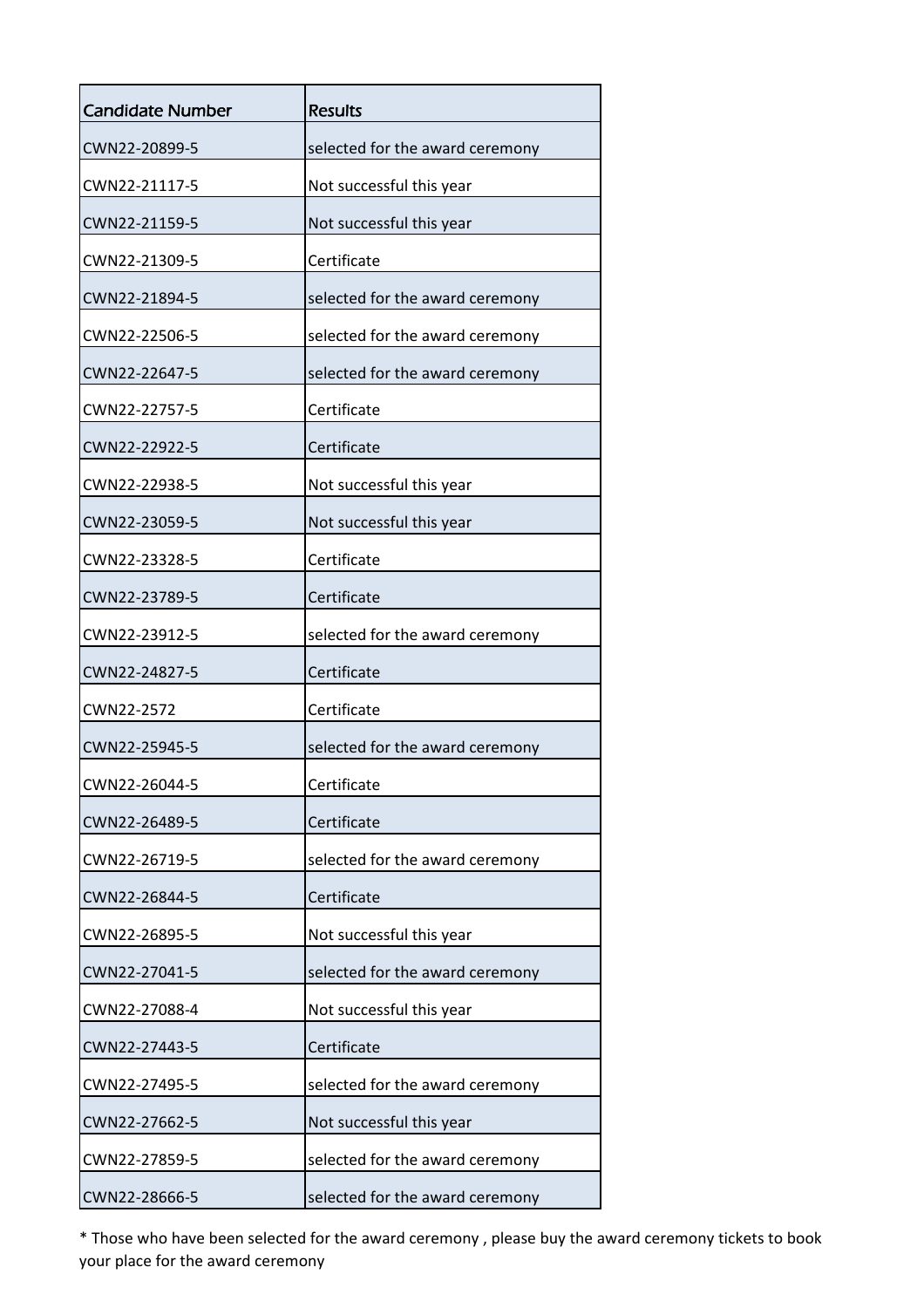| <b>Candidate Number</b> | <b>Results</b>                  |
|-------------------------|---------------------------------|
| CWN22-29059-5           | Certificate                     |
| CWN22-29244-5           | selected for the award ceremony |
| CWN22-29510-5           | Not successful this year        |
| CWN22-29519-5           | selected for the award ceremony |
| CWN22-29559-5           | Not successful this year        |
| CWN22-30046-5           | Certificate                     |
| CWN22-30793-5           | Not successful this year        |
| CWN22-31122-5           | Certificate                     |
| CWN22-31661-5           | selected for the award ceremony |
| CWN22-31774-5           | selected for the award ceremony |
| CWN22-31848-5           | Certificate                     |
| CWN22-31976-5           | Not successful this year        |
| CWN22-32099-5           | selected for the award ceremony |
| CWN22-32226-5           | Certificate                     |
| CWN22-32393-5           | Certificate                     |
| CWN22-32580-5           | Certificate                     |
| CWN22-32686-5           | Certificate                     |
| CWN22-3298              | selected for the award ceremony |
| CWN22-33025-5           | selected for the award ceremony |
| CWN22-33125-5           | Not successful this year        |
| CWN22-33450-5           | Not successful this year        |
| CWN22-33506-5           | Certificate                     |
| CWN22-33871-5           | selected for the award ceremony |
| CWN22-34098-5           | selected for the award ceremony |
| CWN22-34380-5           | Certificate                     |
| CWN22-34502-5           | selected for the award ceremony |
| CWN22-34791-5           | Certificate                     |
| CWN22-35283-5           | Not successful this year        |
| CWN22-36230-5           | selected for the award ceremony |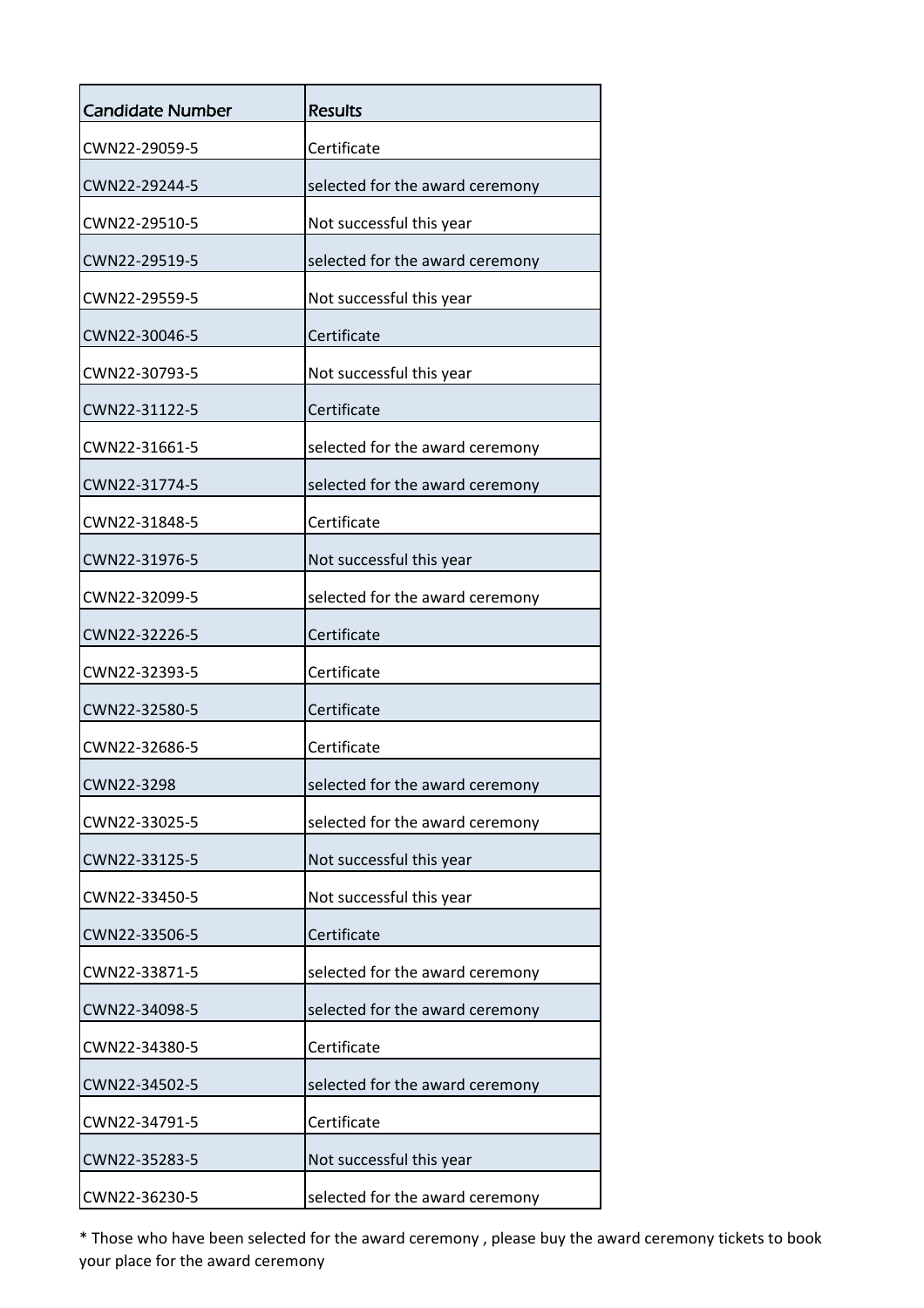| <b>Candidate Number</b> | <b>Results</b>                  |
|-------------------------|---------------------------------|
| CWN22-36301-5           | Not successful this year        |
| CWN22-36529-5           | Certificate                     |
| CWN22-37323-5           | Certificate                     |
| CWN22-37393-5           | Not successful this year        |
| CWN22-37421-5           | Not successful this year        |
| CWN22-37503-5           | Not successful this year        |
| CWN22-37924-5           | selected for the award ceremony |
| CWN22-38172-5           | Certificate                     |
| CWN22-38690-5           | Not successful this year        |
| CWN22-38804-5           | Certificate                     |
| CWN22-38984-5           | selected for the award ceremony |
| CWN22-39047-5           | Not successful this year        |
| CWN22-39939-5           | Certificate                     |
| CWN22-40287-5           | Not successful this year        |
| CWN22-40435-5           | Not successful this year        |
| CWN22-40572-5           | selected for the award ceremony |
| CWN22-41043-5           | Certificate                     |
| CWN22-41194-5           | selected for the award ceremony |
| CWN22-41402-5           | Not successful this year        |
| CWN22-41504-5           | Certificate                     |
| CWN22-41749-5           | Certificate                     |
| CWN22-41831-5           | selected for the award ceremony |
| CWN22-41882-5           | Certificate                     |
| CWN22-42667-5           | Certificate                     |
| CWN22-42826-5           | selected for the award ceremony |
| CWN22-43431-5           | selected for the award ceremony |
| CWN22-43573-5           | selected for the award ceremony |
| CWN22-43743-5           | selected for the award ceremony |
| CWN22-43874-5           | Certificate                     |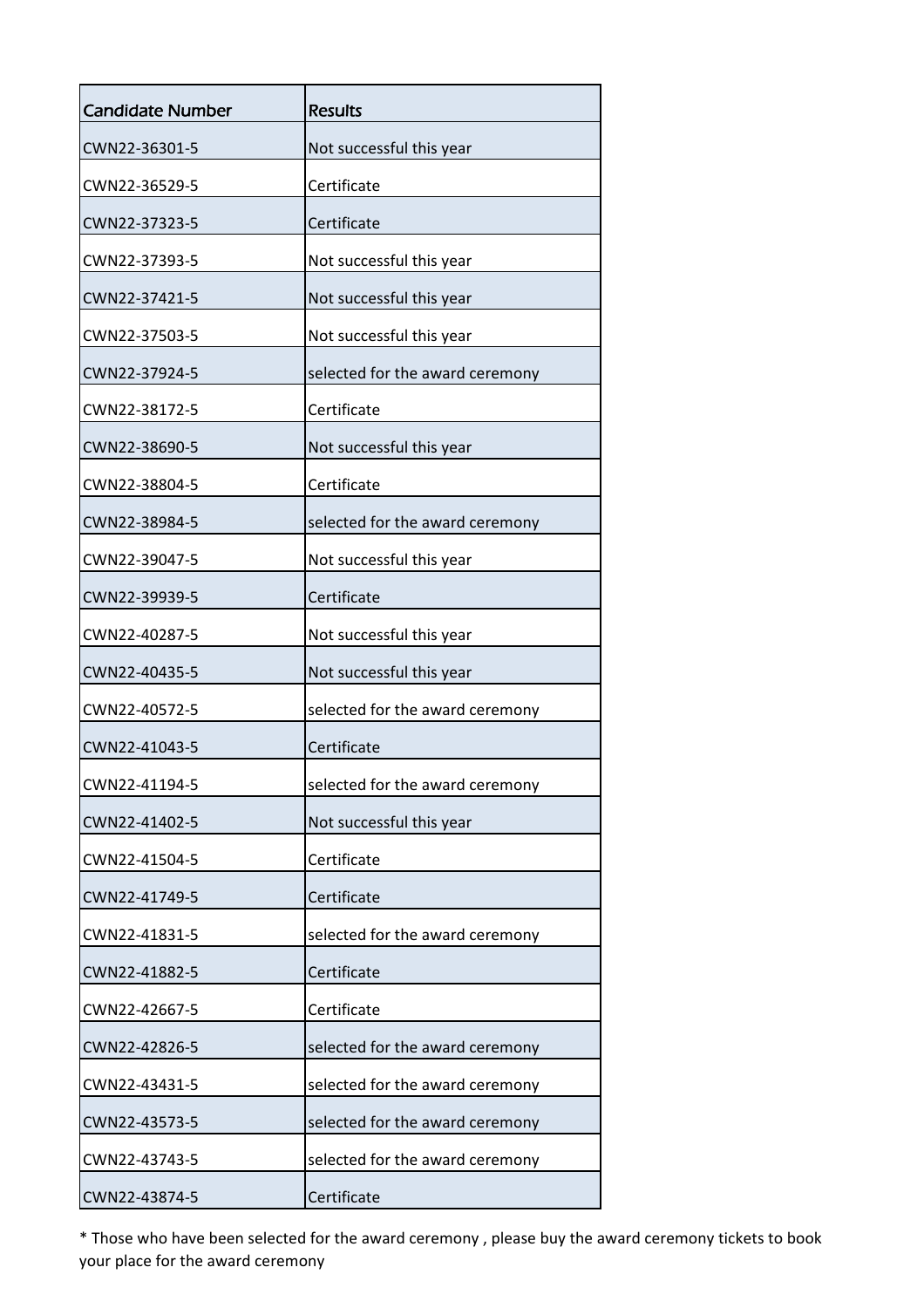| <b>Candidate Number</b> | Results                         |
|-------------------------|---------------------------------|
| CWN22-4407              | Certificate                     |
| CWN22-44156-5           | Certificate                     |
| CWN22-44460-5           | Certificate                     |
| CWN22-44513-5           | selected for the award ceremony |
| CWN22-44753-5           | Not successful this year        |
| CWN22-45141-5           | Not successful this year        |
| CWN22-45243-5           | Certificate                     |
| CWN22-46025-5           | selected for the award ceremony |
| CWN22-46294-5           | Not successful this year        |
| CWN22-46365-5           | selected for the award ceremony |
| CWN22-46699-5           | Certificate                     |
| CWN22-46714-5           | selected for the award ceremony |
| CWN22-46749-5           | Certificate                     |
| CWN22-47263-5           | Certificate                     |
| CWN22-48321-5           | Not successful this year        |
| CWN22-48386-5           | selected for the award ceremony |
| CWN22-48553-5           | Certificate                     |
| CWN22-49158-5           | Not successful this year        |
| CWN22-49179-5           | Certificate                     |
| CWN22-5015              | Certificate                     |
| CWN22-50179-5           | Not successful this year        |
| CWN22-50266-5           | selected for the award ceremony |
| CWN22-50498-5           | Certificate                     |
| CWN22-50875-5           | selected for the award ceremony |
| CWN22-50905-5           | Certificate                     |
| CWN22-50959-5           | Not successful this year        |
| CWN22-51055-5           | selected for the award ceremony |
| CWN22-51418-5           | selected for the award ceremony |
| CWN22-51457-5           | Certificate                     |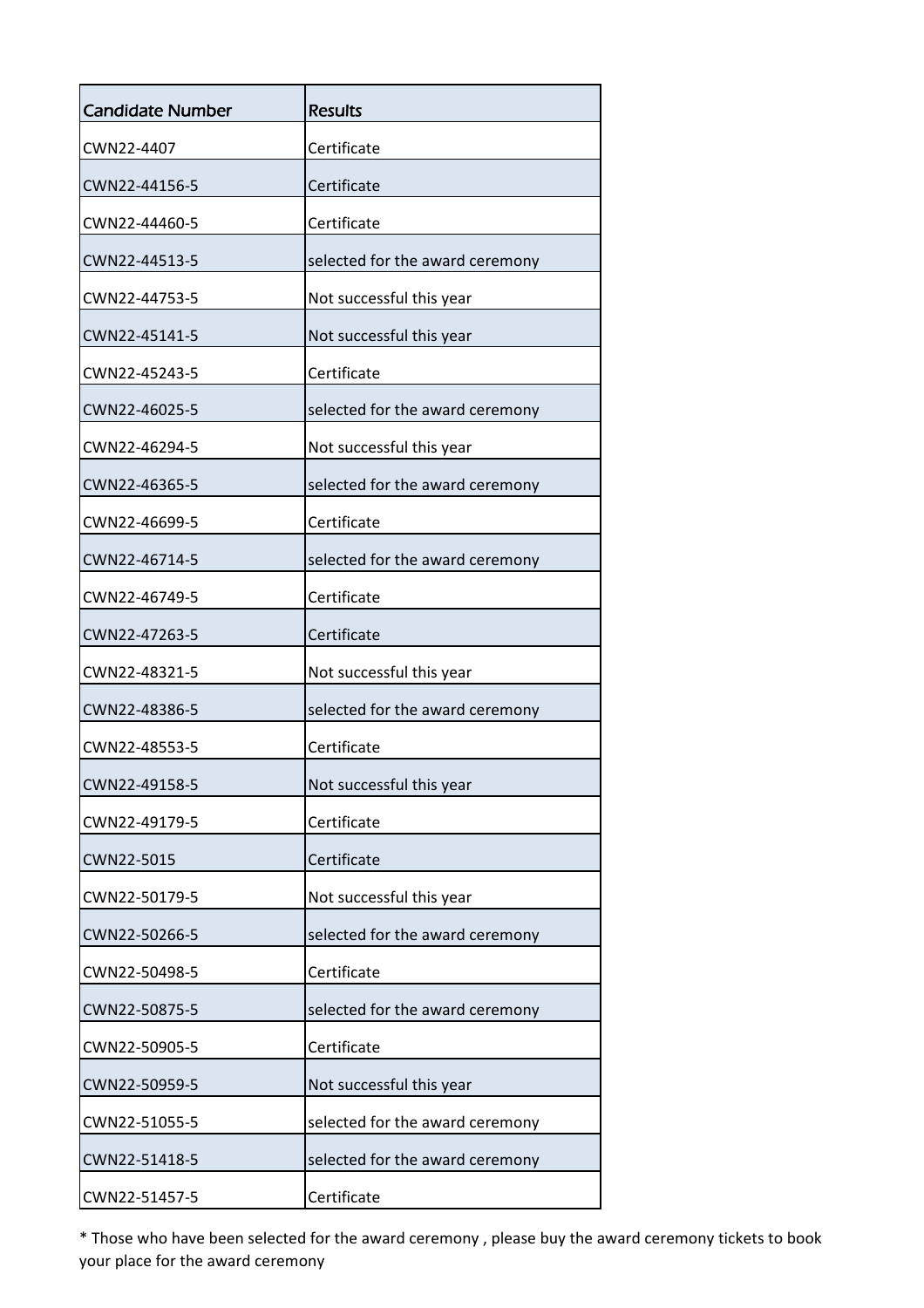| <b>Candidate Number</b> | <b>Results</b>                  |
|-------------------------|---------------------------------|
| CWN22-51464-5           | selected for the award ceremony |
| CWN22-52648-5           | selected for the award ceremony |
| CWN22-52987-5           | Certificate                     |
| CWN22-53011-5           | selected for the award ceremony |
| CWN22-53255-5           | Not successful this year        |
| CWN22-53267-5           | Certificate                     |
| CWN22-53868-5           | selected for the award ceremony |
| CWN22-53882-5           | selected for the award ceremony |
| CWN22-54489-5           | Certificate                     |
| CWN22-54556-5           | selected for the award ceremony |
| CWN22-54675-5           | Certificate                     |
| CWN22-54887-5           | Certificate                     |
| CWN22-54940-5           | Certificate                     |
| CWN22-54946-5           | selected for the award ceremony |
| CWN22-55105-5           | Not successful this year        |
| CWN22-55121-5           | selected for the award ceremony |
| CWN22-55291-10          | Not successful this year        |
| CWN22-55894-5           | Certificate                     |
| CWN22-56193-5           | selected for the award ceremony |
| CWN22-56216-5           | Certificate                     |
| CWN22-56421-5           | Not successful this year        |
| CWN22-56796-5           | selected for the award ceremony |
| CWN22-56969-5           | Not successful this year        |
| CWN22-57091-5           | Certificate                     |
| CWN22-57110-5           | selected for the award ceremony |
| CWN22-57490-5           | Not successful this year        |
| CWN22-57806-5           | selected for the award ceremony |
| CWN22-57916-5           | selected for the award ceremony |
| CWN22-57936-5           | Not successful this year        |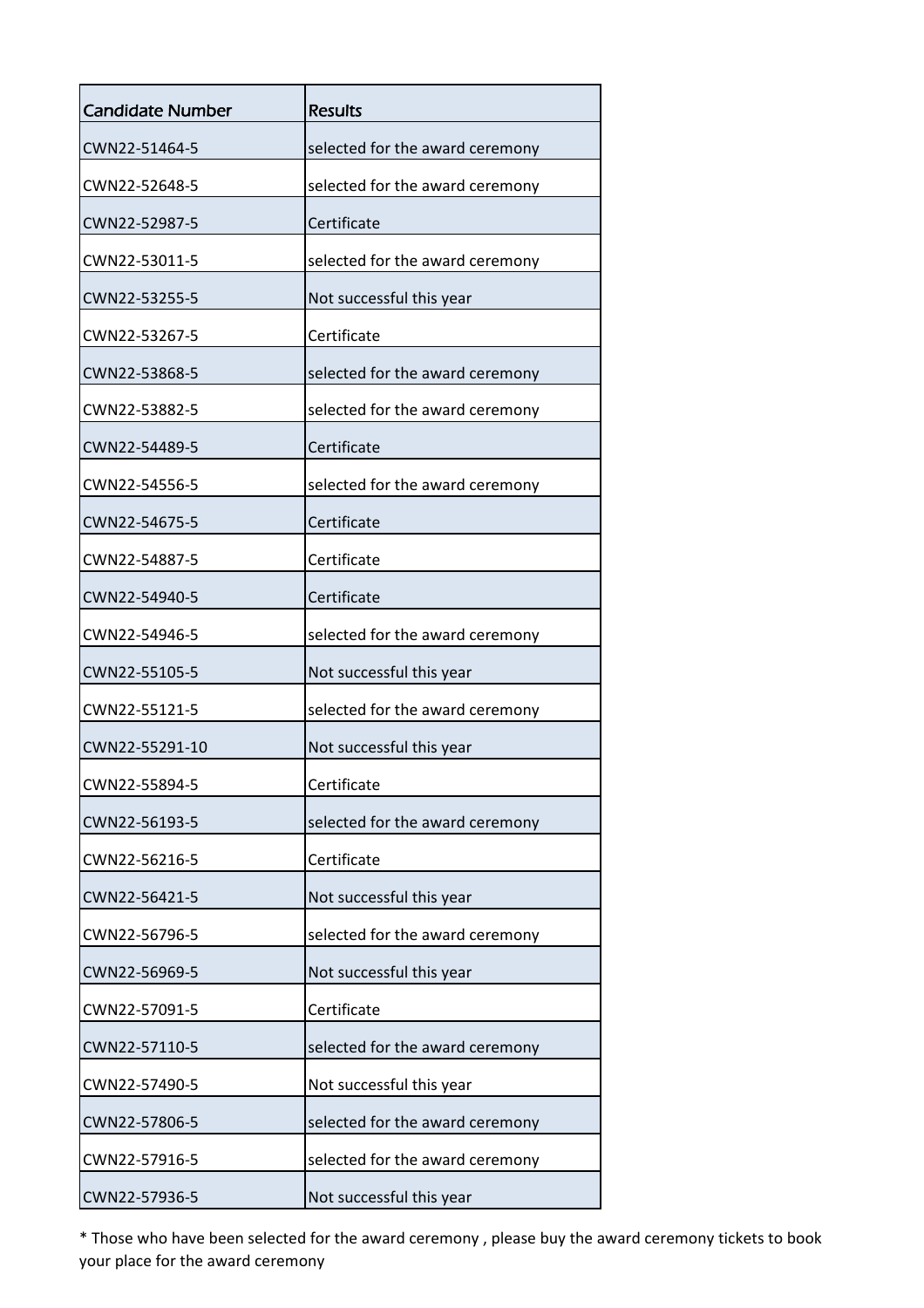| <b>Candidate Number</b> | <b>Results</b>                  |
|-------------------------|---------------------------------|
| CWN22-58746-5           | Not successful this year        |
| CWN22-59133-5           | selected for the award ceremony |
| CWN22-59159-5           | Certificate                     |
| CWN22-59332-5           | Certificate                     |
| CWN22-59359-5           | Not successful this year        |
| CWN22-59506-5           | selected for the award ceremony |
| CWN22-59721-5           | Not successful this year        |
| CWN22-59913-5           | selected for the award ceremony |
| CWN22-60005-5           | Certificate                     |
| CWN22-60335-5           | Certificate                     |
| CWN22-60417-5           | Certificate                     |
| CWN22-60642-5           | Certificate                     |
| CWN22-62495-5           | Certificate                     |
| CWN22-62841-5           | Certificate                     |
| CWN22-62978-5           | Certificate                     |
| CWN22-64502-5           | Not successful this year        |
| CWN22-64673-5           | Certificate                     |
| CWN22-65182-5           | Certificate                     |
| CWN22-65227-5           | selected for the award ceremony |
| CWN22-65404-5           | Not successful this year        |
| CWN22-65472-5           | selected for the award ceremony |
| CWN22-65644-5           | Not successful this year        |
| CWN22-65662-5           | selected for the award ceremony |
| CWN22-66275-5           | Not successful this year        |
| CWN22-66333-5           | Not successful this year        |
| CWN22-67181-5           | selected for the award ceremony |
| CWN22-67705-5           | selected for the award ceremony |
| CWN22-67917-5           | Certificate                     |
| CWN22-68021-5           | Certificate                     |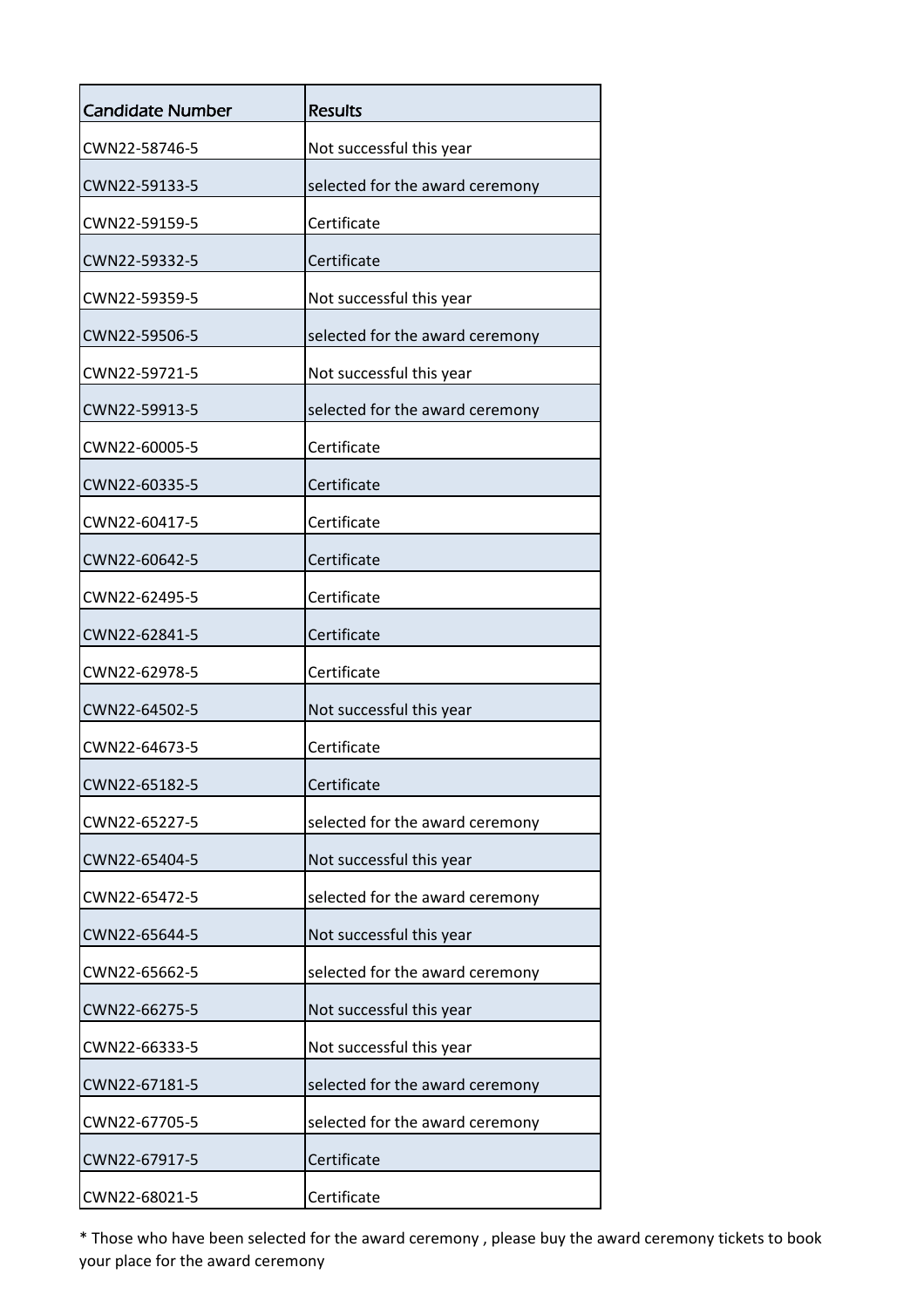| <b>Candidate Number</b> | <b>Results</b>                  |
|-------------------------|---------------------------------|
| CWN22-68065-5           | Not successful this year        |
| CWN22-68111-5           | Not successful this year        |
| CWN22-69531-5           | selected for the award ceremony |
| CWN22-69784-5           | selected for the award ceremony |
| CWN22-69822-5           | selected for the award ceremony |
| CWN22-69920-5           | Certificate                     |
| CWN22-69979-5           | selected for the award ceremony |
| CWN22-70125-5           | Certificate                     |
| CWN22-70217-5           | Not successful this year        |
| CWN22-70632-5           | selected for the award ceremony |
| CWN22-70661-5           | selected for the award ceremony |
| CWN22-70969-5           | selected for the award ceremony |
| CWN22-71097-5           | Not successful this year        |
| CWN22-72664-5           | selected for the award ceremony |
| CWN22-73294-5           | selected for the award ceremony |
| CWN22-73373-5           | Not successful this year        |
| CWN22-73738-5           | Not successful this year        |
| CWN22-74024-5           | Certificate                     |
| CWN22-74111-5           | selected for the award ceremony |
| CWN22-75327-5           | Not successful this year        |
| CWN22-75480-5           | selected for the award ceremony |
| CWN22-75858-5           | Certificate                     |
| CWN22-75904-5           | Certificate                     |
| CWN22-75921-5           | Certificate                     |
| CWN22-77072-5           | Not successful this year        |
| CWN22-77194-5           | selected for the award ceremony |
| CWN22-77549-5           | Certificate                     |
| CWN22-77738-5           | Certificate                     |
| CWN22-77974-5           | selected for the award ceremony |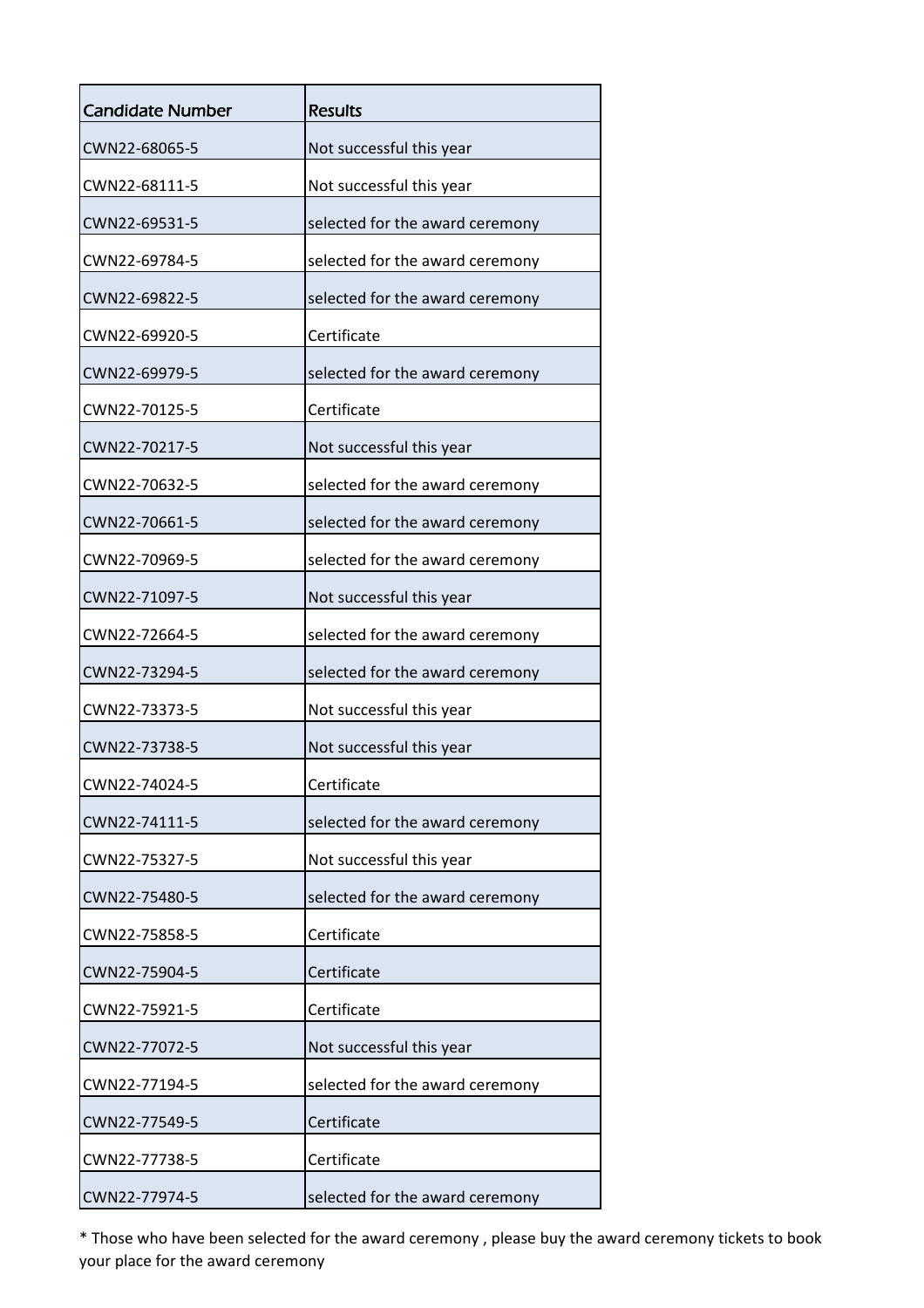| <b>Candidate Number</b> | Results                         |
|-------------------------|---------------------------------|
| CWN22-78113-5           | Certificate                     |
| CWN22-78185-5           | selected for the award ceremony |
| CWN22-78716-5           | Not successful this year        |
| CWN22-78911-5           | Not successful this year        |
| CWN22-79441-5           | selected for the award ceremony |
| CWN22-79501-5           | Not successful this year        |
| CWN22-79799-5           | Certificate                     |
| CWN22-80019-5           | selected for the award ceremony |
| CWN22-80162-5           | selected for the award ceremony |
| CWN22-80374-5           | Certificate                     |
| CWN22-80583-5           | Not successful this year        |
| CWN22-81194-5           | Certificate                     |
| CWN22-81306-5           | Not successful this year        |
| CWN22-81420-5           | Certificate                     |
| CWN22-82434-5           | Not successful this year        |
| CWN22-82548-5           | selected for the award ceremony |
| CWN22-83663-5           | selected for the award ceremony |
| CWN22-83905-5           | selected for the award ceremony |
| CWN22-83953-5           | Certificate                     |
| CWN22-84175-5           | Not successful this year        |
| CWN22-84418-5           | Certificate                     |
| CWN22-84538-5           | selected for the award ceremony |
| CWN22-84779-5           | selected for the award ceremony |
| CWN22-85189-5           | Not successful this year        |
| CWN22-85247-5           | Not successful this year        |
| CWN22-85491-5           | Not successful this year        |
| CWN22-85622-5           | selected for the award ceremony |
| CWN22-86649-5           | Not successful this year        |
| CWN22-86876-5           | selected for the award ceremony |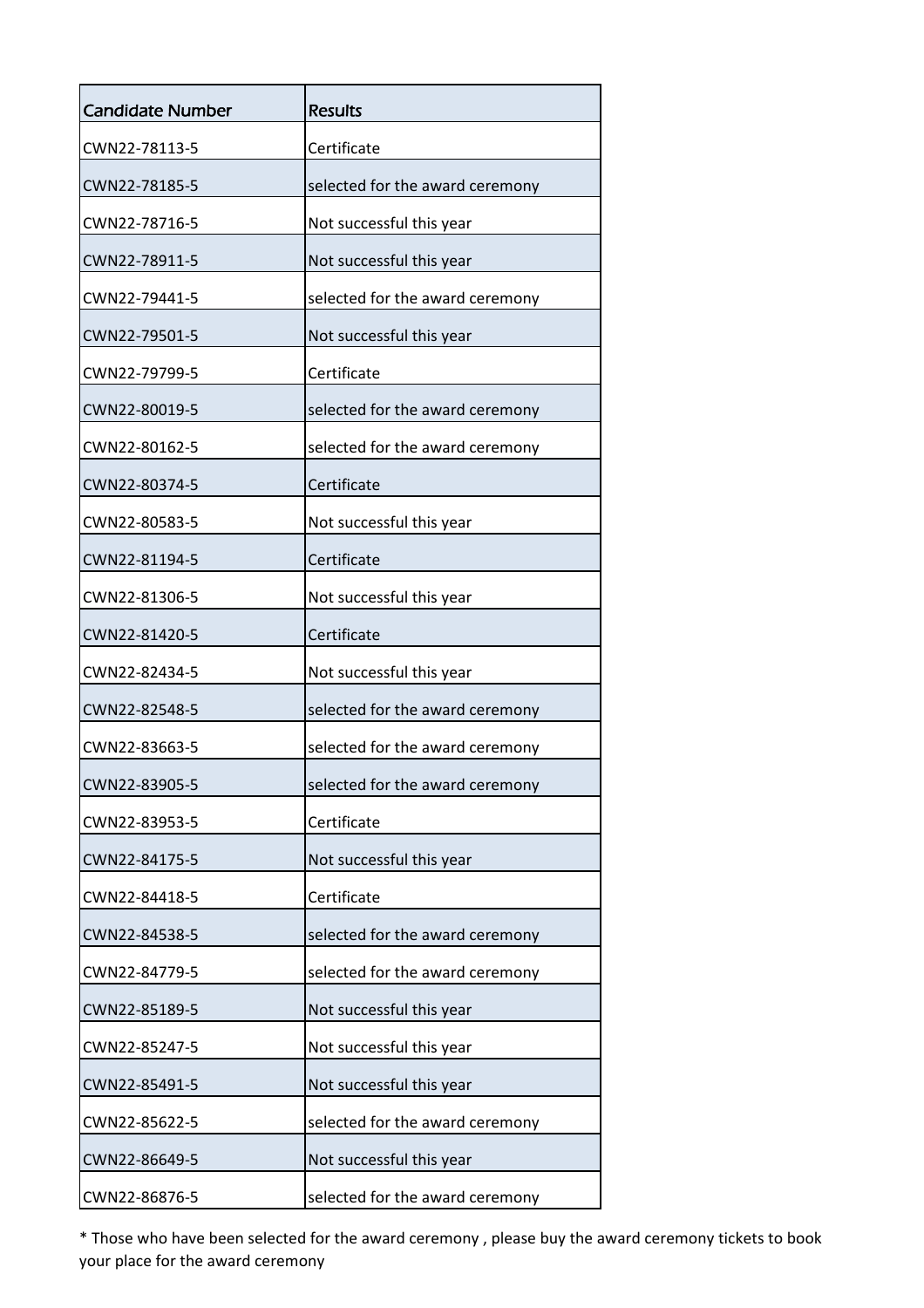| <b>Candidate Number</b> | <b>Results</b>                  |
|-------------------------|---------------------------------|
| CWN22-86996-5           | selected for the award ceremony |
| CWN22-87636-5           | Not successful this year        |
| CWN22-87706-5           | selected for the award ceremony |
| CWN22-87803-5           | selected for the award ceremony |
| CWN22-88202-5           | Certificate                     |
| CWN22-88361-5           | Certificate                     |
| CWN22-88909-5           | Certificate                     |
| CWN22-88951-5           | selected for the award ceremony |
| CWN22-89173-5           | Not successful this year        |
| CWN22-89424-5           | selected for the award ceremony |
| CWN22-89480-5           | Not successful this year        |
| CWN22-89959-5           | Certificate                     |
| CWN22-90587-5           | Not successful this year        |
| CWN22-90676-5           | selected for the award ceremony |
| CWN22-90682-5           | selected for the award ceremony |
| CWN22-90809-5           | selected for the award ceremony |
| CWN22-91625-5           | Not successful this year        |
| CWN22-91631-5           | selected for the award ceremony |
| CWN22-91867-5           | selected for the award ceremony |
| CWN22-92108-5           | selected for the award ceremony |
| CWN22-93529-5           | selected for the award ceremony |
| CWN22-93574-5           | Certificate                     |
| CWN22-94170-5           | selected for the award ceremony |
| CWN22-94452-5           | selected for the award ceremony |
| CWN22-94514-5           | Certificate                     |
| CWN22-94580-5           | selected for the award ceremony |
| CWN22-94676-5           | selected for the award ceremony |
| CWN22-94801-5           | Not successful this year        |
| CWN22-94847-5           | Certificate                     |